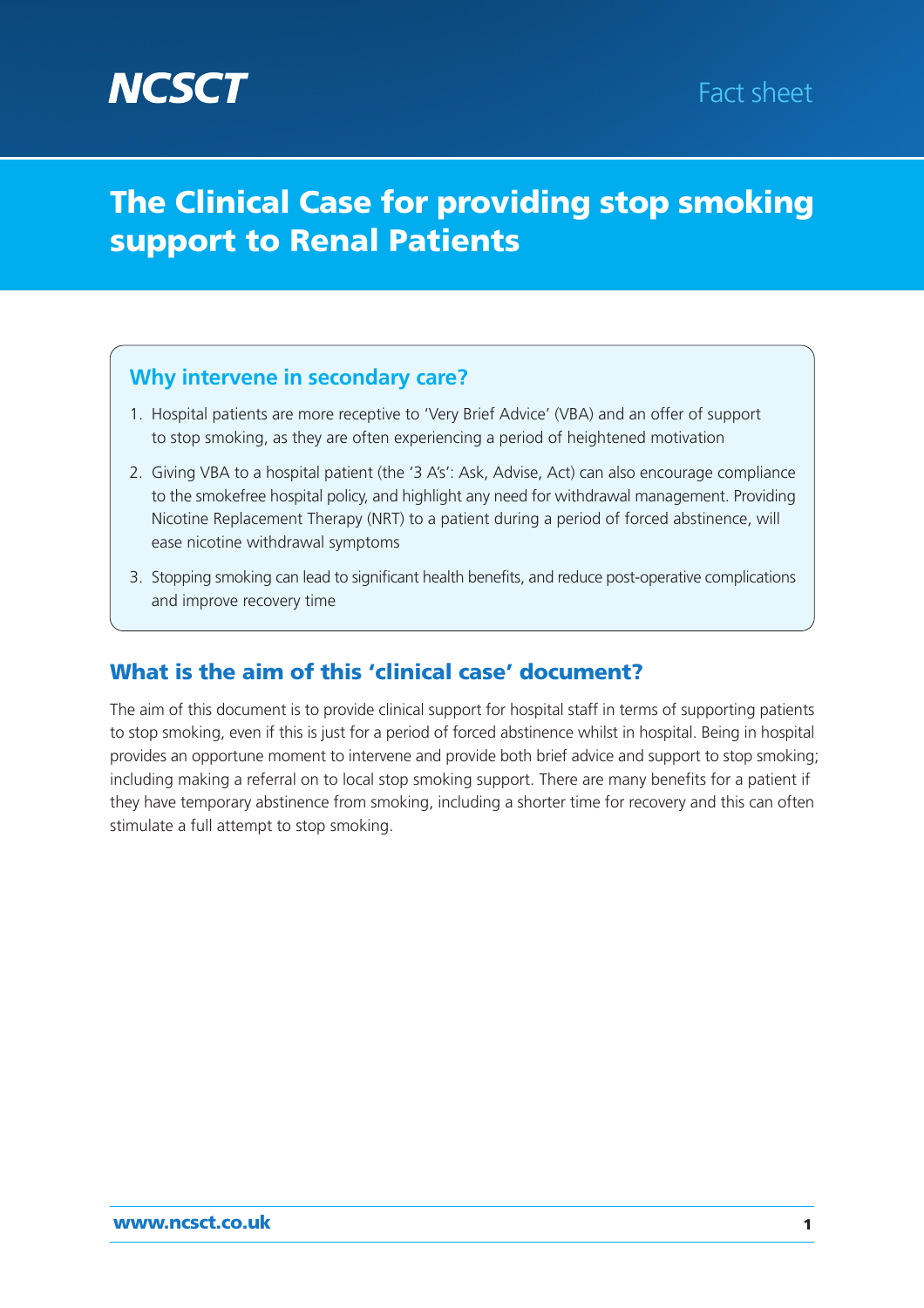

#### **The Clinical Case for providing stop smoking support to Renal Patients**

### **What is the relationship between smoking and renal function?**

Constituents of cigarette smoke increase heart rate and blood pressure, promote atherosclerosis and thrombosis, increase lipid peroxidation and impair endothelial cell-dependent vascular dilation and the immune system. These are some of the most likely smoking related processes to effect renal function. Some cross sectional studies have shown that in individuals with no pre-existing renal disease, diabetes or hypertension, smoking is associated with an increase in renal vascular resistance, intraglomerular capillary pressure, proteinuria and a decrease in glomerular filtration rate compared to non smokers.1–4 Smoking is an independent risk factor for renal failure, increasing the risk by about four-fold.<sup>5</sup>

In addition, compared to non-smokers, smokers have an increased risk of the following:

- Microalbuminuria in patients with primary hypertension.<sup>6</sup>
- Diabetic nephropathy and almost double the rate of progression to end-stage renal failure in type I and type II diabetic patients. The increased risk and progression rate are independent of age and disease duration.7
- Progression to end stage kidney failure in men with primary renal disease.<sup>7, 8</sup>
- Renal allograph loss. 9,10
- Renal cell cancer.<sup>11</sup>

### **What are the health benefits of stopping smoking for renal patients?**

Successfully stopping smoking will not only benefit a patient's long term health by reducing the risk of developing other disease,12 abstinence from smoking may help a patient recover quicker by eliminating the acute effects of smoking on the body and there is an evidenced benefit of stopping smoking in terms of renal outcomes (see page 3).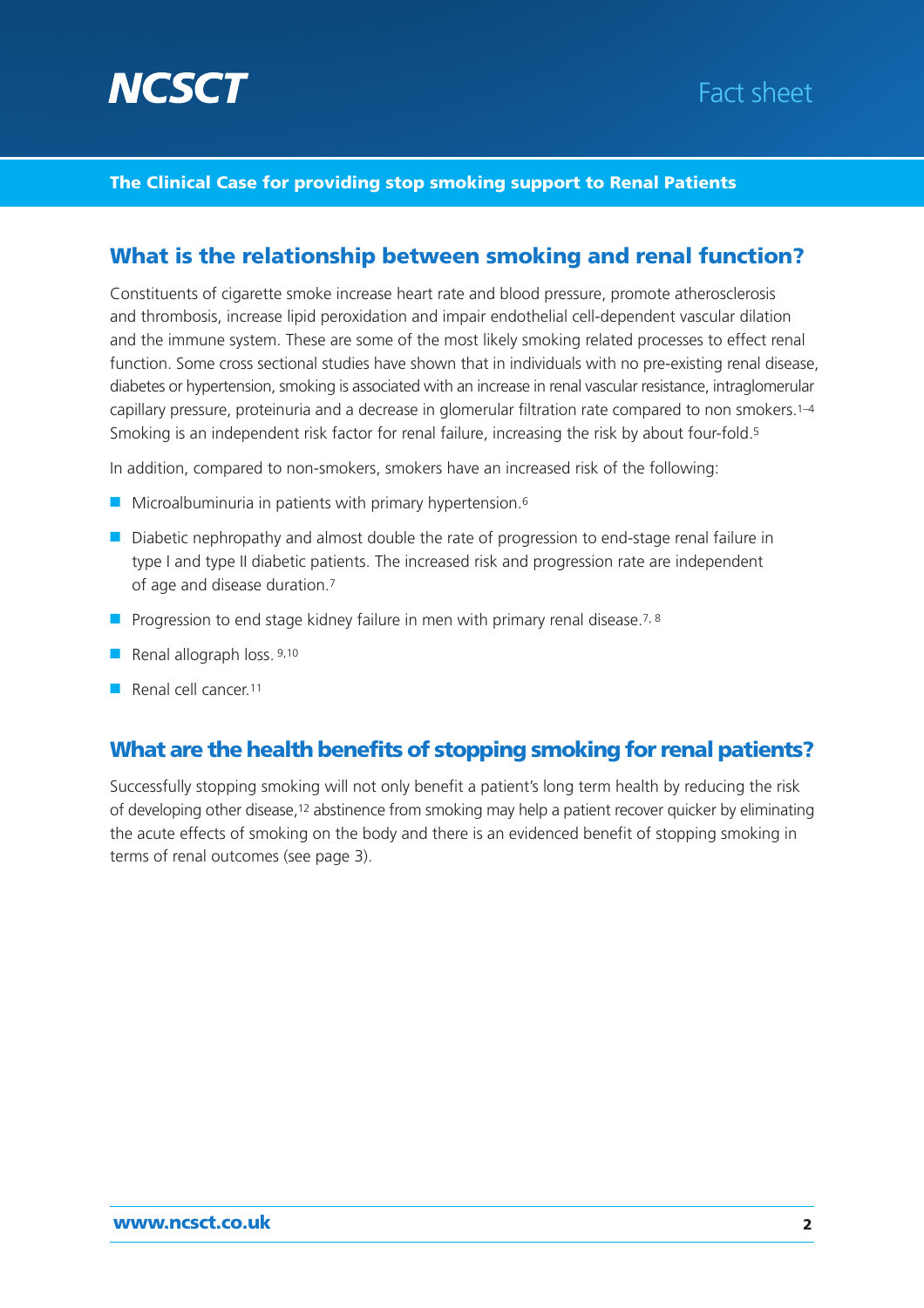

#### **The Clinical Case for providing stop smoking support to Renal Patients**



#### **Renal benefits associated with stopping smoking**

- Decreased rate of progression of nephropathy in type I and type II diabetes.<sup>19–22</sup>
- After controlling for the effects of other renal risk factors, stopping smoking is associated with a reduced risk of end stage renal failure.<sup>5</sup>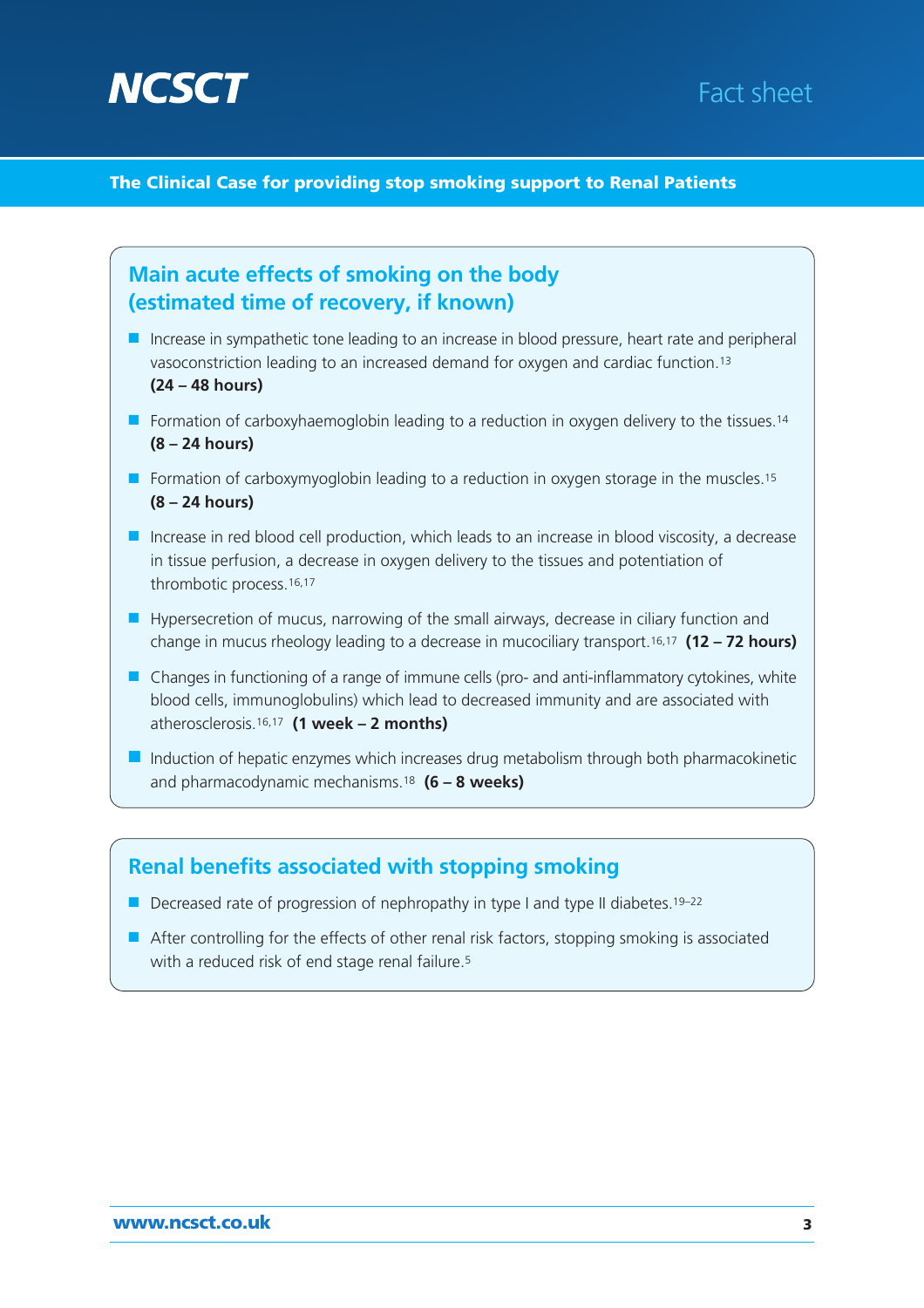

#### **The Clinical Case for providing stop smoking support to Renal Patients**

### **Providing 'Very Brief Advice' to hospital patients: the '3 A's'**

Providing a stop smoking intervention to a hospital patient is proven to be effective regardless of the reason for admission.23 Offering VBA is the single most cost effective and clinically proven preventative action a healthcare professional can take24 and it is important to keep giving advice at every opportunity, as smokers may take several attempts to stop smoking successfully.<sup>25</sup> In addition, by referring a patient to a local stop smoking service, they are four times more likely to stop smoking.26

Research shows that 95% of patients expect to be asked about smoking and a short intervention can make all the difference.27,28 The '3 A's' 30 second approach to giving 'very brief advice' are as follows:

**ASK** and record smoking status

**ADVISE** the patient of the personal health benefits of stopping smoking

**ACT** on the patient's response

- prescribe NRT for patients in withdrawal
- monitor withdrawal and adjust pharmacotherapy accordingly
- refer to local stop smoking service

#### **How was this information sheet put together?**

This information is a summary of the current scientific evidence on the association between cigarette smoking and renal outcomes. Studies were found by searching MEDLINE and EMBASE using combined exploded subject headings of 'kidney', 'nephrology', 'kidney diseases', 'kidney neoplasms' and 'tobacco use cessation' from 01/1990 – 09/2012 and by searching for key words in google scholar.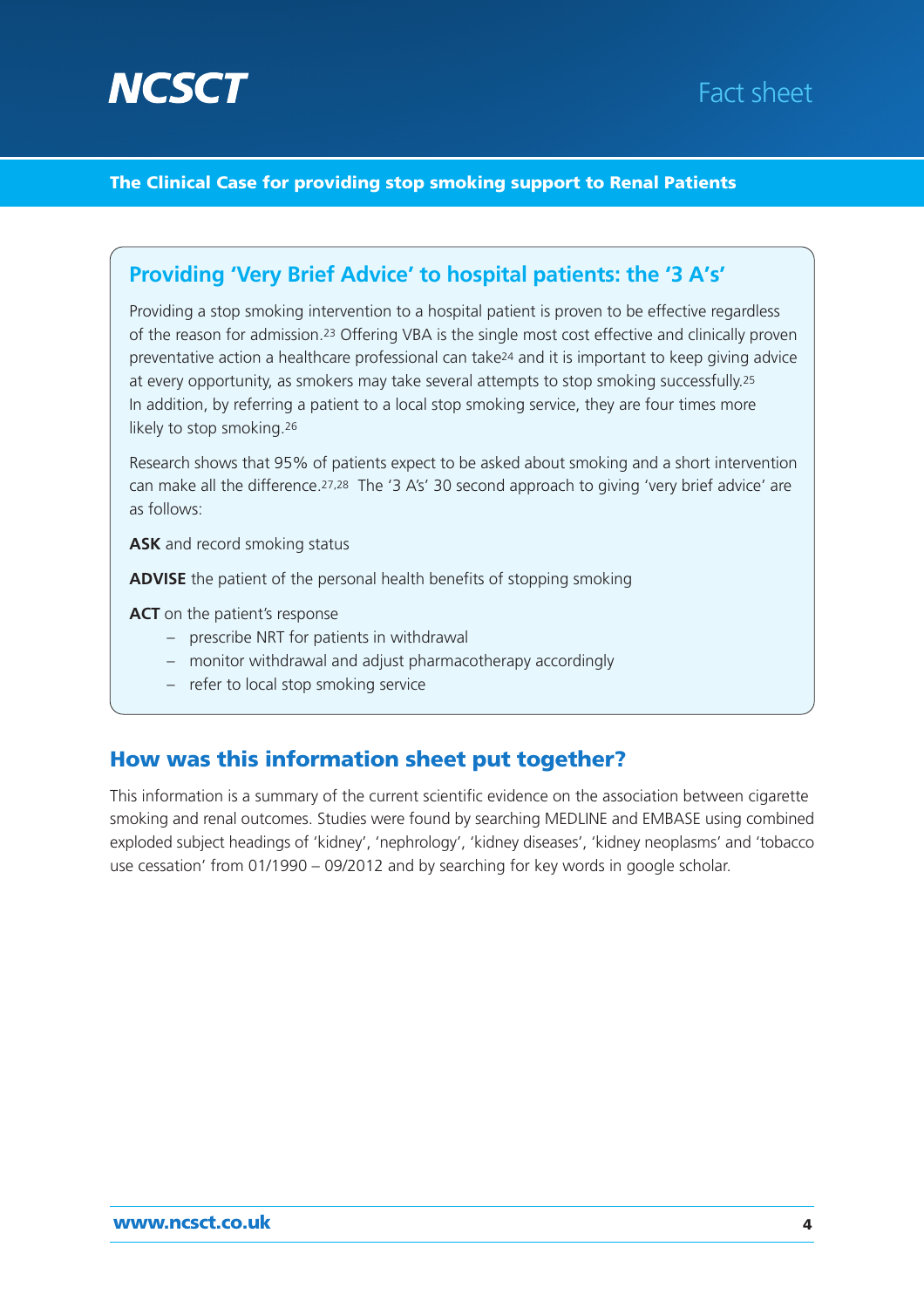

#### **The Clinical Case for providing stop smoking support to Renal Patients**

#### **References**

- 1. Briganti EM et al Smoking is associated with renal impairment and proteinuria in the normal population: The AusDiab kidney study. *American journal of kidney diseases* 2002; 40: 4: 704–712
- 2. Orth SR The renal risks of smoking. *Kidney International* 1997; 51: 1669–1677
- 3. Hillege et al Microalbuminuria is common, also in a diabetic, nonhypertensive population, and an independent indicator of cardiovascular risk factors and cardiovascular morbidity. *Journal of Internal Medicine* 2001; 249: 519–526
- 4. Pinto-Sistsma SJ et al Smoking is related to albuminuria and abnormal renal funstion in nondiabetic persons. *Annals of Internal Medicine* 2000; 133:585–591
- 5. Hallan SI and Orth SR Smoking is a risk factor in the progression to kidney failure. *Kidney International* 2011; 80: 516–523
- 6. Horner D et al Albuminuria in normotensive and hypertensive individuals attending offices of general practitioners. *Journal of Hypertension* 1996; 14: 655–660
- 7. Orth SR Smoking and the kidney. *Journal of the American Society of Nephrology* 2002; 13: 1663–1672
- 8. Orth SR et al Smoking as a risk factor for end-stage renal failure in men with primary renal disease. *Kidney Internation* 1998; 54: 926–931
- 9. Sung RS et al Excess risk of renal allograft loss associated with cigarette smoking. *Transplantation* 2001; 71: 1752–1757
- 10. Doyle SE et al Prediciting clinical outcome in the elderly renal transplant recipient. *Kidney International* 2000; 57: 2144–2150
- 11. Hunt JD Renal cell carcinoma in relation to cigarette smoking: Meta-analysis of 24 studies*. International Journal of cancer* 2005; 114: 101–108
- 12. Doll R, Peto R, Boreham J, Sutherland I. Mortality in relation to smoking: 50 years. observations on male British doctors. *BMJ* 2004; 328:1519
- 13. Warner DO. Perioperative abstinence from cigarettes: physiologic and clinical consequences. *Anesthesiology* 2006; 104:356–367
- 14. Rietbrock N, Kunkel S, Worner W, Eyer P. Oxygen-dissociation kinetics in the blood of smokers and non-smokers: interaction between oxygen and carbon monoxide at the hemoglobin molecule. *Nanunyn Scmiedebergs Arch Pharmacol* 1992; 98:528–534
- 15. Akrawi W, Benumof JL. A pathophysiological basis for informed preoperative smoking cessation counselling. *Journal of cardiothoracic and vascular anesthesia* 1997; 11(5):629–640
- 16. Moller A, Tonnesen H. Risk reduction: perioperative smoking intervention. *Best practice and research clinical anaesthesiology* 2006; 20(2):237–248
- 17. Ambrose J. The pathophysiology of cigarette smoking and cardiovascular disease. *Journal of the American College of Cardiology* 2004; 43(10):1731–1737
- 18. Zevin S, Benowitz NL. Drug interactions with tobacco smoking. An update. *Clinical Pharmacokinetic*s 1999; 36(6):425–43
- 20. Chase HP et al Cigarette smoking increases the risk of albuminuria among subjects with type I diabetes*. JAMA* 1991; 265:614–617